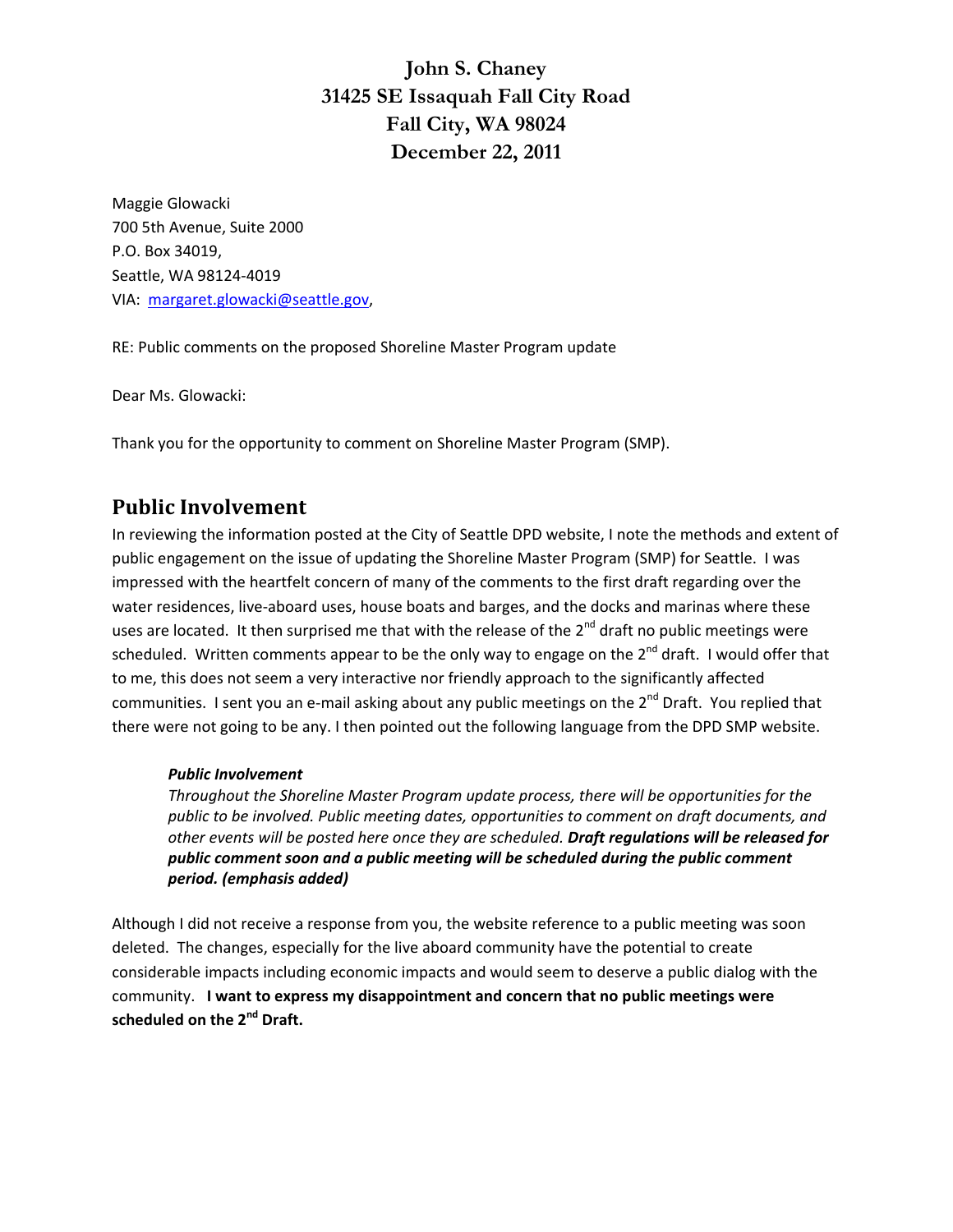Comments 2<sup>nd</sup> Draft Seattle SMP December 22, 2011

I own a vessel that was in full time residential use on and before January 2011. I believe my vessel will be significantly affected by the proposed regulations.

- 1) My vessel was designed to comply with environmental regulations for a vessel and complies with CAM 229.
- 2) My vessel was not designed to collect grey-water and retrofitting such collection is likely to be physically challenging in a small vessel and have significant financial impacts.
- 3) I am not aware of any commercial service to support the grey water removal from live aboard vessels such as mine.

The issue of live aboard use for vessels is woven into the proposed SMP ordinance and any response on the issue requires examining multiple sections of the proposed SMP.

I have chosen to divide my response into major code sections.

- 1) **Live aboard vessels,** where I will discuss how the proposal changes the SMP regulatory approach for vessels.
- 2) **Marina Standards,** where I will discuss some of the potential and unknown impacts to marinas that have live aboard uses.
- 3) **House Barges,** where I will discuss the significant change in the definition which would segregating a minority of vessels for new regulation.
- 4) **Standards for Vessel Moorage**, where I will suggest a single standard for all vessels in all marinas.
- 5) **Live Aboard Use,** where I will examine the new "live aboard" definitions.

Taken individually and together, these proposed code sections pose a serious concern in both equity and scope.

### **1) Live aboard vessels**

The question and answer portion of the DPD website discusses live‐aboard vessels and states:

### *How do these changes affect live-aboard vessels?*

*1st draft: WAC 173-26 requires that the impacts of live-aboards on the shoreline be addressed; therefore, DPD has proposed standards for moorages that allow live-aboard uses and has proposed an allowance of 25 percent of the moorage for live-aboard use. DPD has modeled the regulations for live-aboards after the Port of Seattle regulations for live-aboards at Shilshole Bay Marina. For specific details on regulations governing live-aboards see subsections 23.60.200.B and E and Sections 23.60.214 and 23.60.219*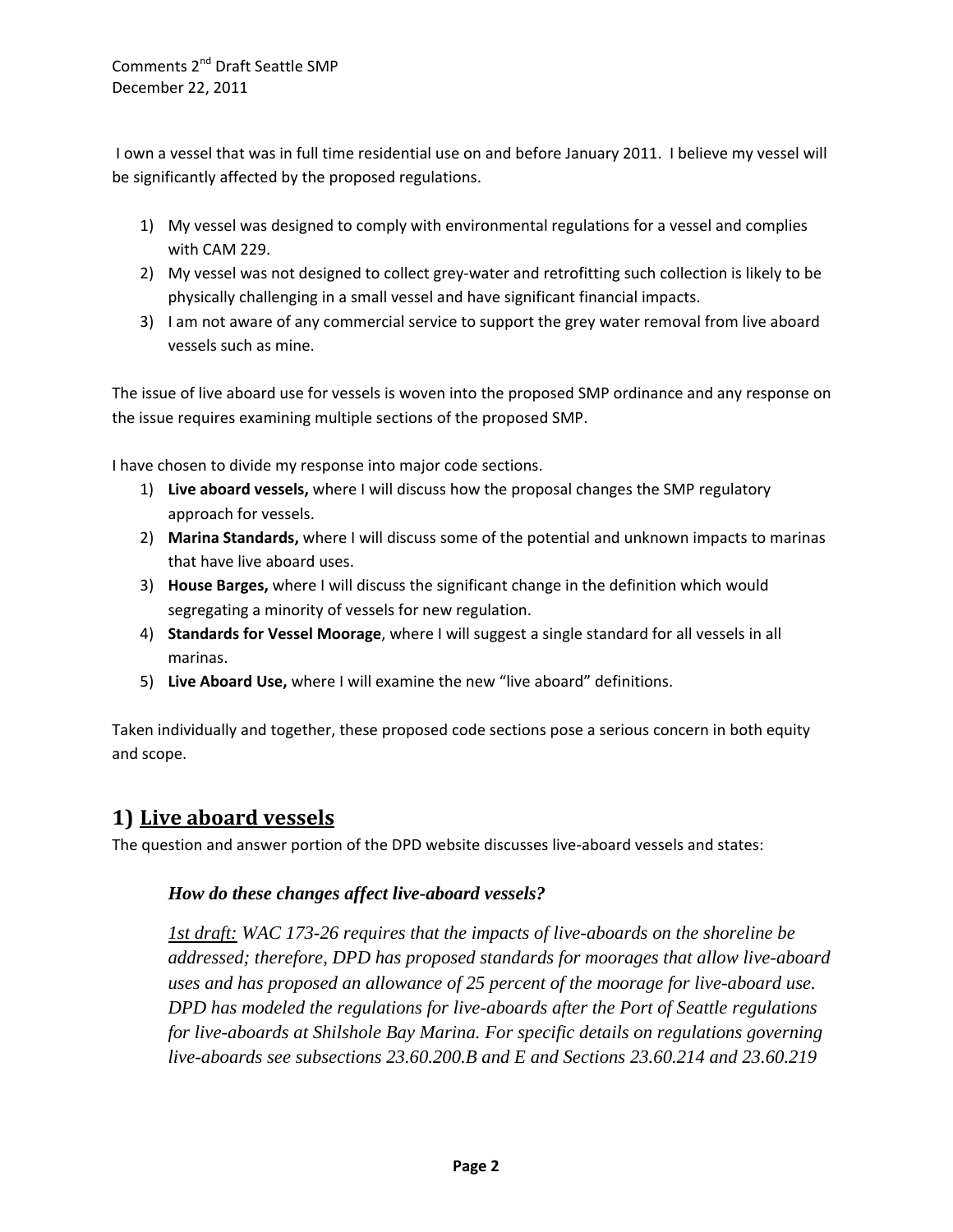*2nd draft: Washington Department of Natural Resources (DNR) regulates floating homes and house barges the same and the WAC 173-26 prohibits new overwater residences; therefore, no new house barges will be allowed under the proposal. All existing house barges must be registered and treat their gray water by a date that will be determined prior to the adoption of the legislation.* 

*There's no longer a limit proposed on the number of live-aboards allowed in marinas.* 

These responses caused me to review WAC 173‐26 where I found reference to over the water residences.

#### *WAC 173 26 241 (j) states:*

*New over‐water residences, including floating homes, are not a preferred use and should be prohibited. It is recognized that certain existing communities of floating and/or over‐ water homes exist and should be reasonably accommodated to allow improvements associated with life safety matters and property rights to be addressed provided that any expansion of existing communities is the minimum necessary to assure consistency with constitutional and other legal limitations that protect private property.*

WAC 173 26 makes no reference to vessels. I do not understand why the City of Seattle is proposing to prohibit a small minority of the live aboard vessels which currently are exempted from the SMP and make them subject to use interpretation as "over the water residences?"

This regulatory control of live aboard vessels, and some suggest most vessels, is partly achieved in the Draft SMP by the proposed exclusion from *23.60.018 Non‐regulated actions.* The current SMP excludes vessels from SMP regulated actions. You are proposing to exclude "*other than moorage of vessels and uses on vessels unrelated to navigation*" from non‐regulated actions. I find it hard to understand this new exclusion from the non-regulated actions. There are many uses on recreational boats, ships or vessels that are not related to navigation, so this broad and arbitrary change would seem to include all vessel moorages and most of the vessels moored in Seattle. This is not a "*reasonable accommodation*" of a long standing and major use in maritime oriented Seattle. Vessels are already registered with the appropriate agency including for many the State of Washington. Like my vessel, many have the ability to undertake propulsion and have steering to make them navigable.

### *23.60.018 Non-regulated actions((.))*

*Except as specifically provided otherwise, the regulations of this chapter ((shall )) do not apply to the operation of boats, ships and other vessels designed and used for navigation, other than moorage of vessels and uses on vessels unrelated to navigation; nor to the vacation and closure, removal or demolition of buildings ((found)) determined by the Director to be unfit for human habitation pursuant to the Seattle Housing Code; nor to correction of conditions found by the Director to be in violation of the minimum standards of Chapters 22.200, et seq., of the Seattle Housing Code; nor to the demolition of a structure pursuant to an ordinance declaring it to be a public nuisance and providing for summary*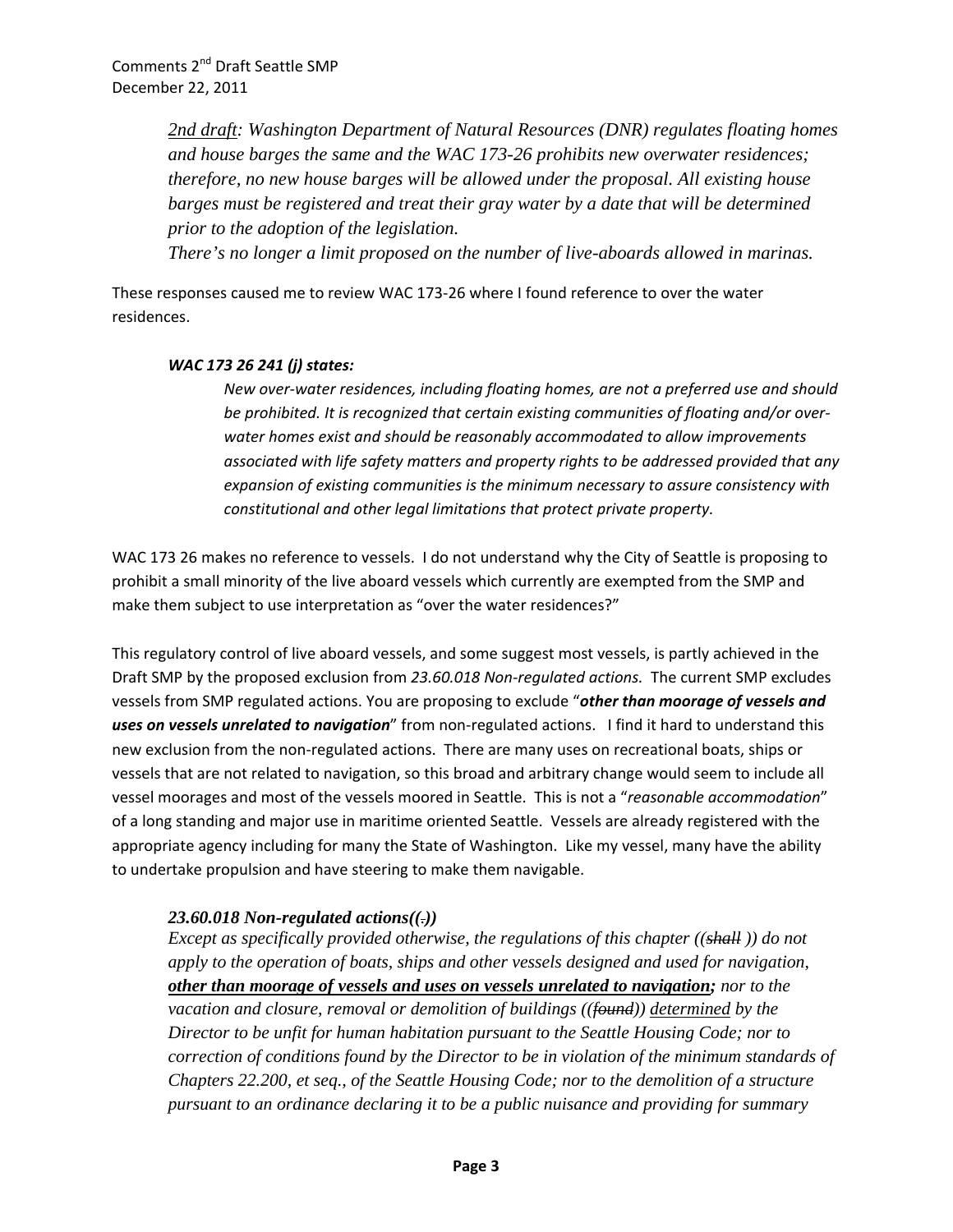*abatement. ((None of these actions shall constitute a development requiring a substantial development permit.))* **(Emphasis added)**

Differing from the  $1<sup>st</sup>$  draft, the  $2<sup>nd</sup>$  draft Questions and Answer section now cites an interpretation by DNR regarding houseboats and house barges. The logic of this reasoning is not supported in any documentation that I could find and again seems mired in the issue of what are the uses of a vessel. Clearly some shoreline areas in Seattle are under the control of DNR but not all marinas and docks are located on DNR land. My recreational marina is not on nor over DNR land. The legislative action (HB 1783) regarding floating homes appears to make a distinction between floating homes and vessels. The City of Seattle should continue to do the same and not cast its regulatory net to include vessels that are currently in compliance with vessel registrations and the City of Seattle guidance in CAM 229.

**The City should remove the proposed addition of "other than moorage of vessels and uses on vessels unrelated to navigation" from 23.60.018. It is an unreasonable, unnecessary and unsupportable extension of regulatory authority in this revision of the SMP.** 

# **2) Marina standards**

Proposed section 23.60.200 sets out standards for marinas and states that if all of those standards (A‐F) are met then section (G) would allow live aboard uses at the marina with two additional conditions. I am not a marina owner but some of the new proposed standards such as (B)5 would seem challenging for the marina where I am moored and many other existing marinas.

*23.60.200 (B) 5. Marinas having either more than 3,500 linear feet of moorage or slips large enough to accommodate vessels larger than 20 feet in length shall provide a sewage pumpout facility or the best available method of disposing of sewage wastes;* 

Currently sewage (black water) is disposed of by small private pump boat services; this section would appear to require marinas to provide such services. This seems especially impacting to small marina operations. No matter what size the marina, if any slip is over 20 feet this section would appear to apply and require the marina to provide the service.

Any new marina could plan for these standards but if applied retroactively, especially to smaller marinas, this may work to exclude many currently available locations for vessels, including those with live aboard use. The following new proposed section would require compliance by **all marinas with any live aboard use** to comply with all of the standards of 23.60.200.

*A new Section 23.60.214 of the Seattle Municipal Code is added as follows: 23.60.214 Standards for live-aboard uses on vessels A. House barges are regulated in Section 23.60.204.*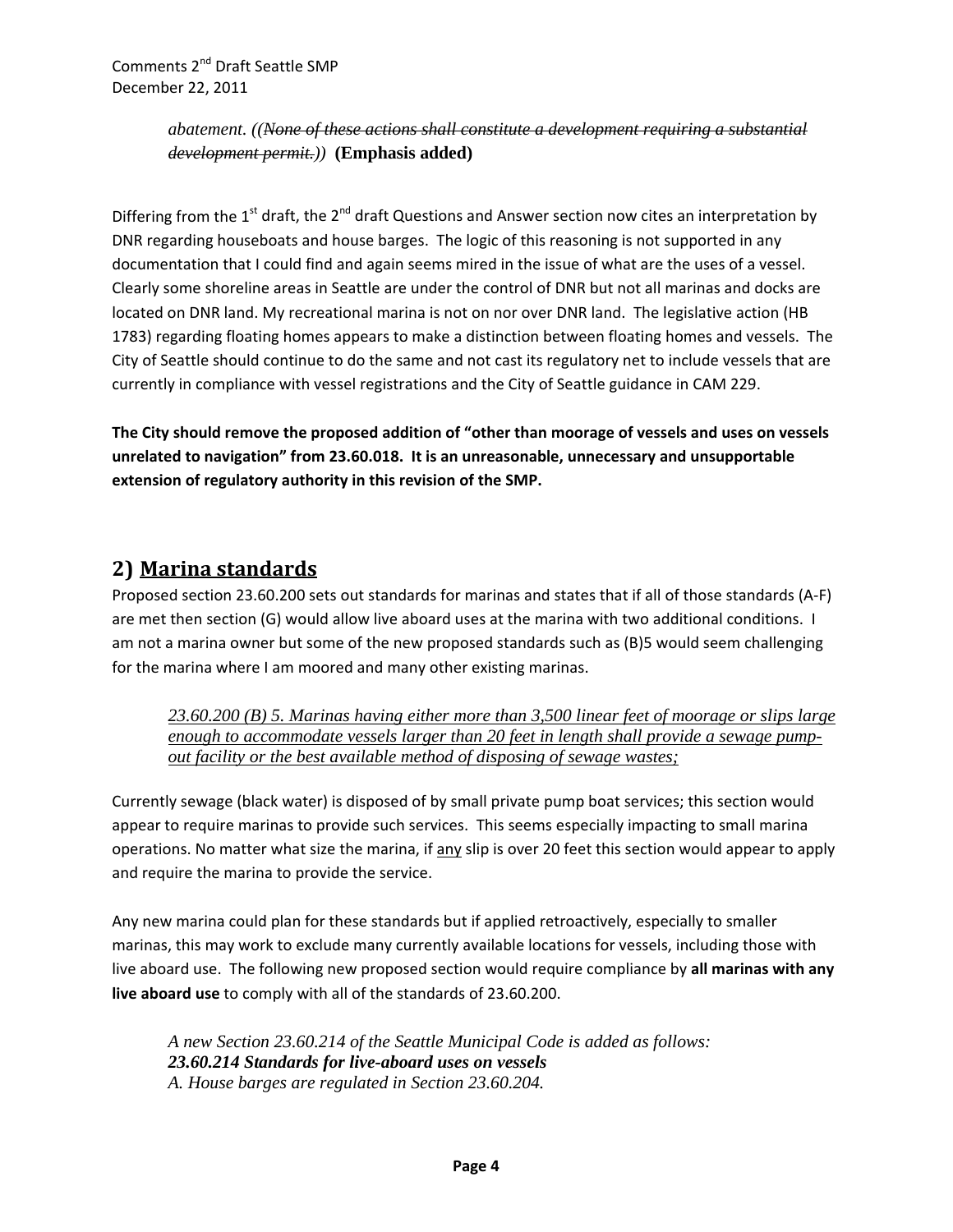*B. Live-aboard uses are allowed on vessels other than house barges if the vessel is moored at a marina for the particular type of vessel, and if the marina complies with the standards set out in Section 23.60.200.* **(emphasis added)**

Currently my moorage lease requires me to both comply with BMP and to secure a sewage pump out service. As proposed in the  $2^{nd}$  draft, all marinas with any live aboard use must comply with Section 23.60.200.

**I believe the marina standards should be evaluated against all existing marinas with live aboard uses.** The study of those the impacts of these standards on existing marinas should be made public prior to **any adoption and implementation of the proposed SMP. I believe the intended and perhaps unintended consequences will create considerable impact to marinas and their tenants.** 

# **3) House Barges**

There has been considerable discussion about what is a house barge. Currently a vessel with steering and propulsion is not a house barge. As proposed this is an unreasonable change in the definition which like the definition of unregulated actions captures this currently legal use on the water and makes it non‐conforming and therefore prohibits it from expansion or substantial improvement.

*Section 23.60.916 of the Seattle Municipal Code, last amended by Ordinance 116051, is amended as follows: 23.60.916 Definitions -- "H" ((.))*

*(("House barge" means a vessel that is designed or used as a place of residence without a means of self-propulsion and steering equipment or capability. Historic ships which do not have a means of self-propulsion and steering equipment are regulated as vessels.)) House barge means a vessel, with or without means of self propulsion and steering equipment or capability, that is principally designed as a place of residence.* 

With the implementation of this new proposed definition for House barge, the proposed SMP would

- prohibit any new house barges, but place no limit on live aboard vessels that are not defined as house barges.
- force additional registration of vessels, which are **already registered with Washington State**,
- limit location to recreational marinas, (other marinas may be suitable for House barges)
- force compliance with the City stormwater code (**the implications of this code are not disclosed and it seems designed for land development not vessels on the water. The impacts of this regulation are not discussed in any of the supporting materials)**
- and require all water used or collected on board to be disposed of at a pump out station or by pump out service.

Any of these taken individually is an unreasonable extension of regulatory authority and taken together an unreasonable burden on the owners of vessels currently engaged in a legal use.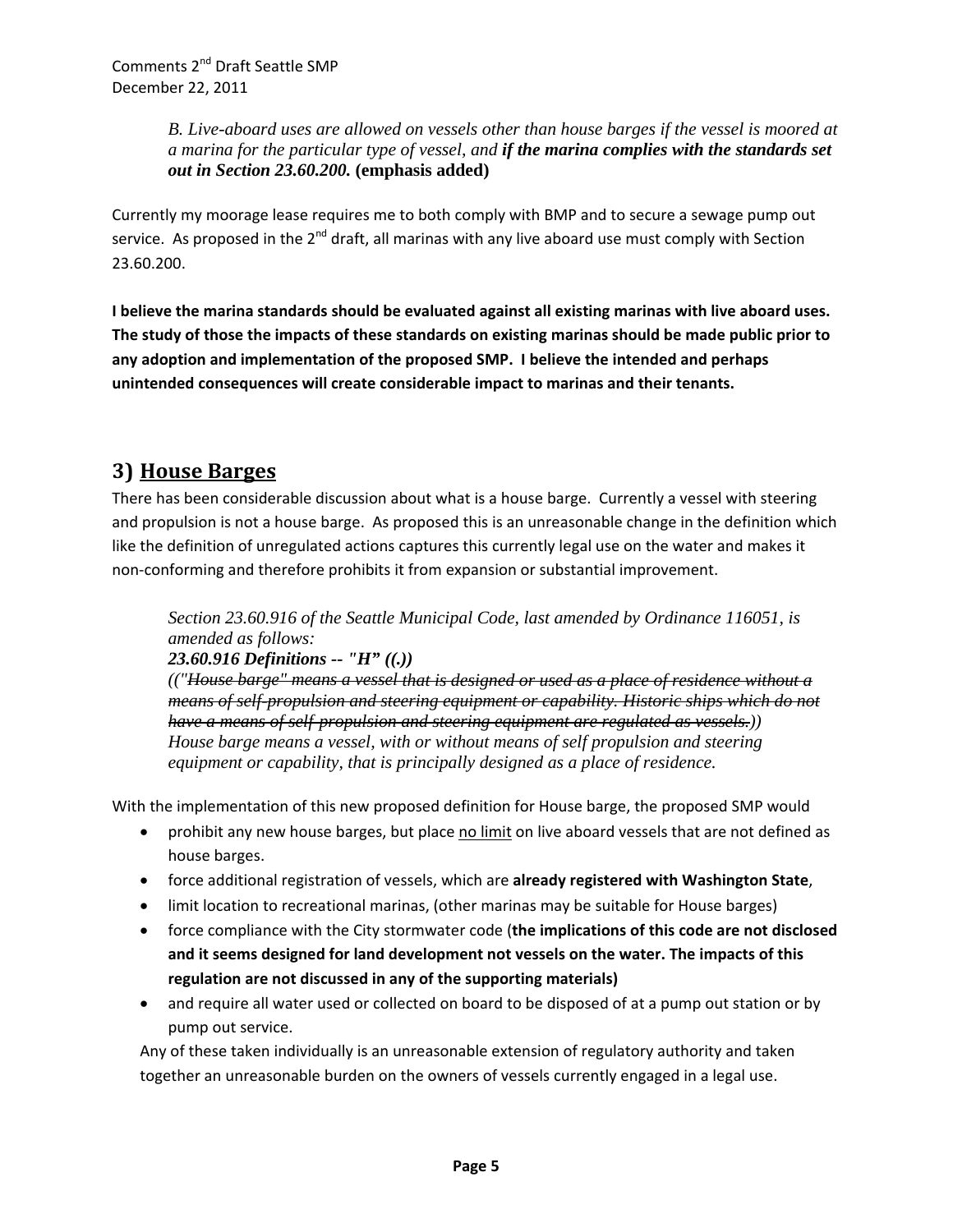Comments 2nd Draft Seattle SMP December 22, 2011

Compliance with 23.60.204(E) & (F)2 would be exceptionally onerous. In my marina, we already follow Best Management Practices (BMP). There is no evidence presented that these additional requirements will have any identifiable improvement to ecological function. No evidence has been presented as to the individual or cumulative impact of current live aboard vessel operations. All vessels, that I am aware of in my moorage, currently following the BMP standards and make no discharge of sewage (black water) into the water. I am concerned that currently many of the other commercial and recreational vessels may not abide by BMP and dump huge amounts of grey water, including bilge water and for some black water, over the side into our public waters. The SMP proposes no regulation of these vessels.

My vessel was designed to be seaworthy, has a method of propulsion and navigation. Like many vessels it was designed for living, sleeping, eating, cooking and sanitation. It has been navigated on Lake Union, Lake Washington and through the locks to Puget Sound and visited a number of Puget Sound ports. Just like many, many other vessels.

Is my vessel "*principally designed as a place of residence?"* "Place of residence" is not defined in the SMP. A "dwelling unit" is described in the Seattle Residential Code as "a single unit providing complete independent living facilities for one or more persons including permanent provisions for living, sleeping, eating, cooking and sanitation." Many thousands of vessels moored in Seattle are designed to make permanent provisions for living, sleeping, eating, cooking and sanitation. Are these vessels now a "place of residence?"

**Many vessels in Seattle have live aboard use and making a narrow distinction related to house barges is unreasonable. I urge the City to continue the current definition of House Barge. Adopting the proposed AMP will make otherwise legal uses of vessels into non conforming uses in the City of Seattle.**

# **4) Standards for Vessel Moorage**

If new standards are to be adopted for vessel moorage, the standards as proposed in 23.60.216 for Standards for Vessel Moorage are more appropriate to all vessels, including live aboard, and should be used in place of 23.60.204(F):

*Owners and operators of vessels moored in recreational marinas, commercial marinas and other lawful moorages shall use best management practices to minimize impacts on the aquatic environment. The best management practices include the following:* 

- *1. using non-toxic cleaners and other products used on vessels;*
- *2. limiting the amount of gray water produced by using less water;*
- *3. disposing of sewage at pump-out stations or through a pump-out service;*
- *4. disposing of garbage, food scraps, waste material and recyclables into the appropriate on-land receptacles; and*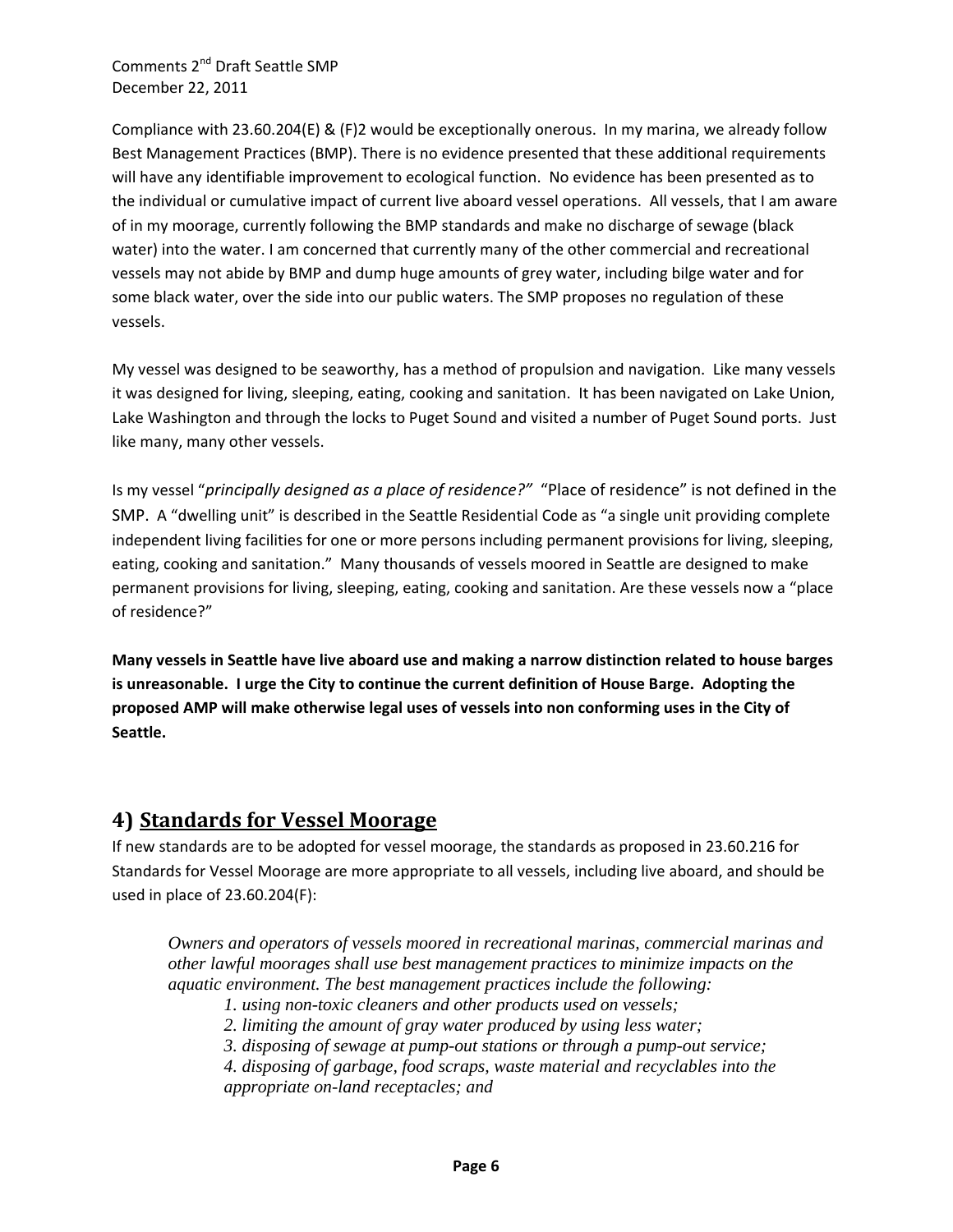*5. storing all outside materials in a secure manner so that they do not blow away in the wind. 6. not using herbicides, pesticides or fertilizers in outside. 7. using a double containment system when using products on the vessel so that any spills are contained in the second receptacle rather than entering the water.* 

Did DPD really mean to require a double containment system for any products being used on a vessel? Would I need a double containment system for my soap, bottled water, a bag of sugar or cookies? Please review and revise the language.

I understand the securing of materials as appropriate to the weather conditions. I think this should be applied to all other uses in the shoreline, including residential, commercial and industrial. However, you should consider being more specific in the language to have an understandable standard that is related to the wind conditions.

The current operation of our vessel already substantially meets the 23.60.216 standards.

- We use only the most non-toxic biodegradable cleaning supplies.
- We already limit our use of water on board to limit the amount of grey water. Our marina already provides restrooms, showers, and clothes washing facilities on the land portion of our marina.
- We already dispose of our sewage by using a pump out service.
- We already dispose of our garbage, food scrapes, waste materials and recyclables into the appropriate land based receptacles currently provided by our marina.
- We already store our outside materials in a reasonable manner to reduce the risk that they will be blow way in the wind.
- We do not use herbicides, pesticides or fertilizers in a way that allows them to enter the water.
- We use double containment systems when there is a chance for a hazardous material spill.

I am also concerned that as proposed in 23.60.204(G) and 23.60.204(G) the Director may "establish appropriate" best management practices through a rule and not by amending the code.

*G. The Director may establish appropriate best management practices to implement the requirements of sub-section 23.60.204.F by Director's Rule.* 

These BMP standards have been developed by marinas and vessel owners. They have had a long vetting and considerable scrutiny, they should not be subject to easy alteration by a Director's Rule.

# **5) Live Aboard Use**

The definition of terms is very important in City Codes and especially in the SMP. It should be noted that even "shall" and "should" have different meanings in shoreline regulations. As proposed a "live aboard use" is defined as the use of a vessel as a dwelling unit for certain periods or by actions to distinguish the